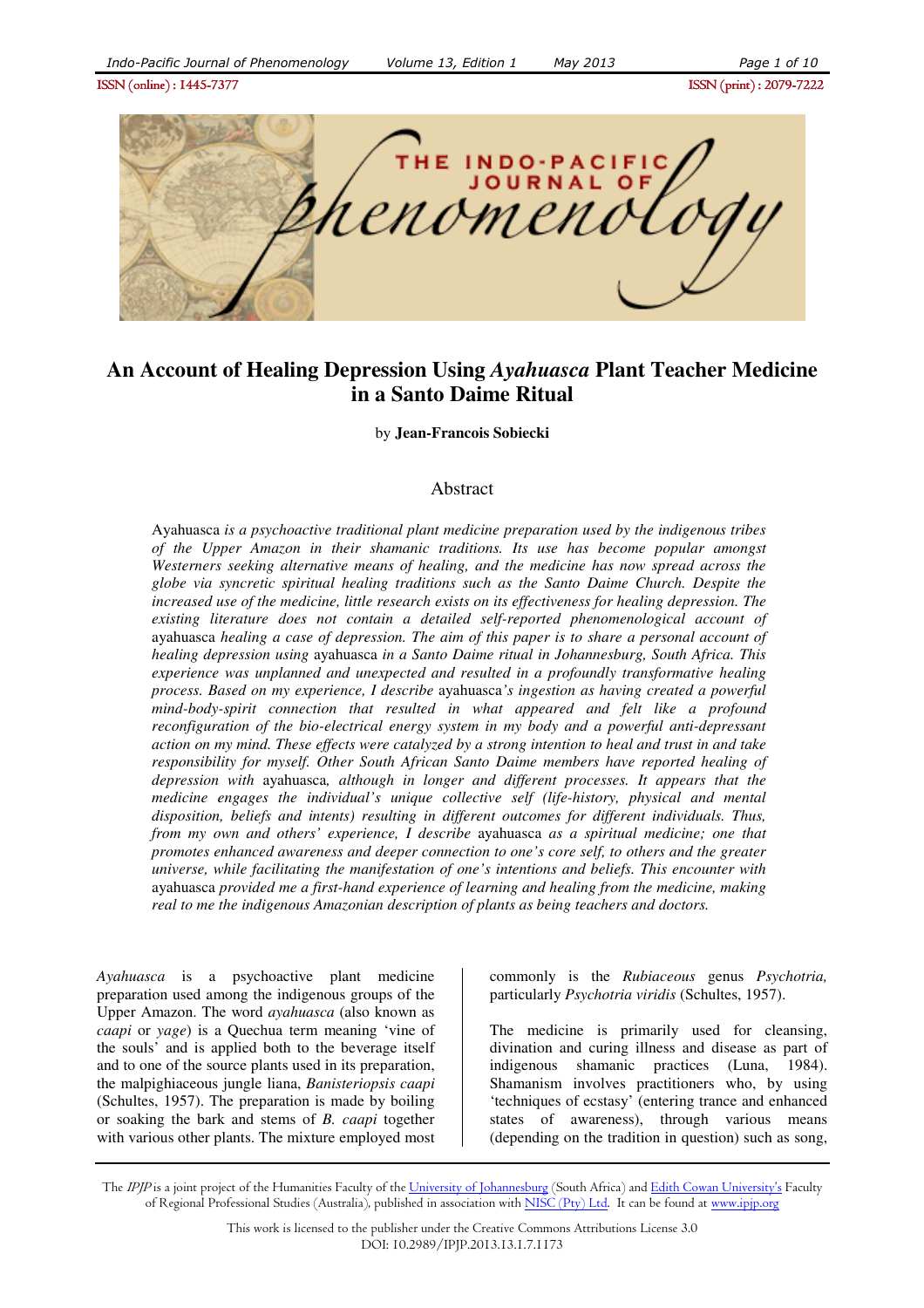dance and psychoactive plants, interact with the world of spirits in order to acquire knowledge and power to help or heal their communities (Eliade, 1987). *Ayahuasca* and other psychoactive plants in the Upper Amazon are believed to have spirits that 'teach' the shaman how to heal (diagnosing illness, what plants to use and how, restoring the spirit to a patient, and teaching magic songs called *icaros*). These plants are referred to as "plant teachers" by the shamans (Luna 1984, p. 142). Plant teachers can also be used to obtain power, which shamans can use to harm instead of heal and thus act as sorcerers. This is a fairly common practice in Amazonian shamanism (Fotiou, 2010).

It has also been noted that tryptamine alkaloids have anthelmintic properties (Levin & York, 1977) and it is hypothesized that medicines such as *ayahuasca*  containing such alkaloids are used by the indigenous Amazonians as anthelmintic agents (Rodriguez, Cavin, & West, 1982). A*yahuasca* is therefore a good example of a holistic medicine that works on the physical, psychological and spiritual levels of the individual. Mckenna (2004, p. 115) explained the pharmacology of the brew:

One of the components, the bark of *B. caapi*, contains β -carboline alkaloids, which are potent monoamine oxidase-A (MAOA) inhibitors; the other component, the leaves of *P. viridis* or related species, contains the potent short-acting hallucinogenic agent N,Ndimethyltryptamine (DMT). DMT is not orally active when ingested by itself, but can be rendered orally active when ingested in the presence of a peripheral MAO inhibitor, such as the  $\beta$  -carbolines.

The psychoactive actions and effects reported from ingesting the plant preparation include sedation, euphoria, enhanced awareness, visions, purging, emesis and ataxia.

## **Santo Daime**

The Santo Daime is a syncretic spiritual healing movement originating in Brazil "that melds popular Catholicism and nineteenth-century European Spiritualism with Native Amazonian and Afro-Brazilian traditions" (Madera, 2009, p. 85). The doctrine was founded in the late 1920s by a rubber tapper named Raimundo Irineu Serra, or Master Irineu as he came to be called, after experiencing a series of visions in the forest with his use of *ayahuasca.* In these visions he was instructed by the Queen of the Forest, who revealed herself to be the Virgin of the Conception, to begin a new spiritual healing tradition called Santo Daime. The purpose of this tradition was to replant the Doctrine of Jesus

Christ on Earth. She revealed in the vision that *ayahuasca* was Santo Daime, literally translated as 'Saint Give Me', meaning "Give me strength, give me love, give me light", (Madera, 2009, p. 85) that was the living Christ incarnate. "Serra was one of thousands of displaced and dispossessed, exploited rubber-gatherers who sought to eke out a living in the unknown and - to them - exceedingly dangerous frontier regions" (Wright, 2008, p. 182). The medicine was used by these "mostly poor, black, rural devotees as a communal means of accessing divine guidance, communing with the natural and supernatural world, and forging healing" (Madera, 2009, p. 86). As the church following grew, a number of hymns began to be received by church members in the form of "singing murmurs" (Brent, 2001, p. 2). These are considered to be gifted from higher worlds and are believed to invoke an eclectic pantheon of spiritual beings (Brent, 2001). The Santo Daime ceremonies involve singing these collections of hymns in sessions or what are called 'works.' This singing is accompanied by musical instruments. The *ayahuasca* is taken as a sacrament resembling that of the Christian Eucharist commencing with singing the hymns (Madera, 2009). The movement has spread globally in the last few decades with satellite church branches being found in major urban centres such as London, Johannesburg and Amsterdam.

# **Literature on Ayahuasca and Depression**

A review of university databases shows that there is a paucity of academic literature on the use of *ayahuasca* in the treatment and healing of depression. This is particularly the case in relation to literature written from a phenomenological (insider's) perspective. Some studies have indicated that the use of *ayahuasca* in the Santo Daime context results in various benefits to social and psychological wellbeing (Mckenna, 2004) and some studies have begun to clinically test Santo Daime members on psychometric measures of conditions like anxiety (Santos, Landeira-Fernandez, Strassman, Motta, & Cruz, 2007). These studies have yielded promising yet inconclusive results.

The literature review resulted in the identification of one dissertation study concerning *ayahuasca* and depression. In this study, the researcher interviewed six American subjects suffering from chronic and/or treatment-resistant depression concerning their state of depression and their lived experiences before and after taking *ayahuasca*. The study made use of a phenomenological approach (Palladino, 2009). All six participants reported that symptoms that had not been improved by other previous therapies had been alleviated within a period of 10 days following their consumption of *ayahuasca*. Four out of the six participants had not had any previous experience with

The IPJP is a joint project of the Humanities Faculty of the University of Johannesburg (South Africa) and Edith Cowan University's Faculty of Regional Professional Studies (Australia), published in association with NISC (Pty) Ltd. It can be found at www.ipjp.org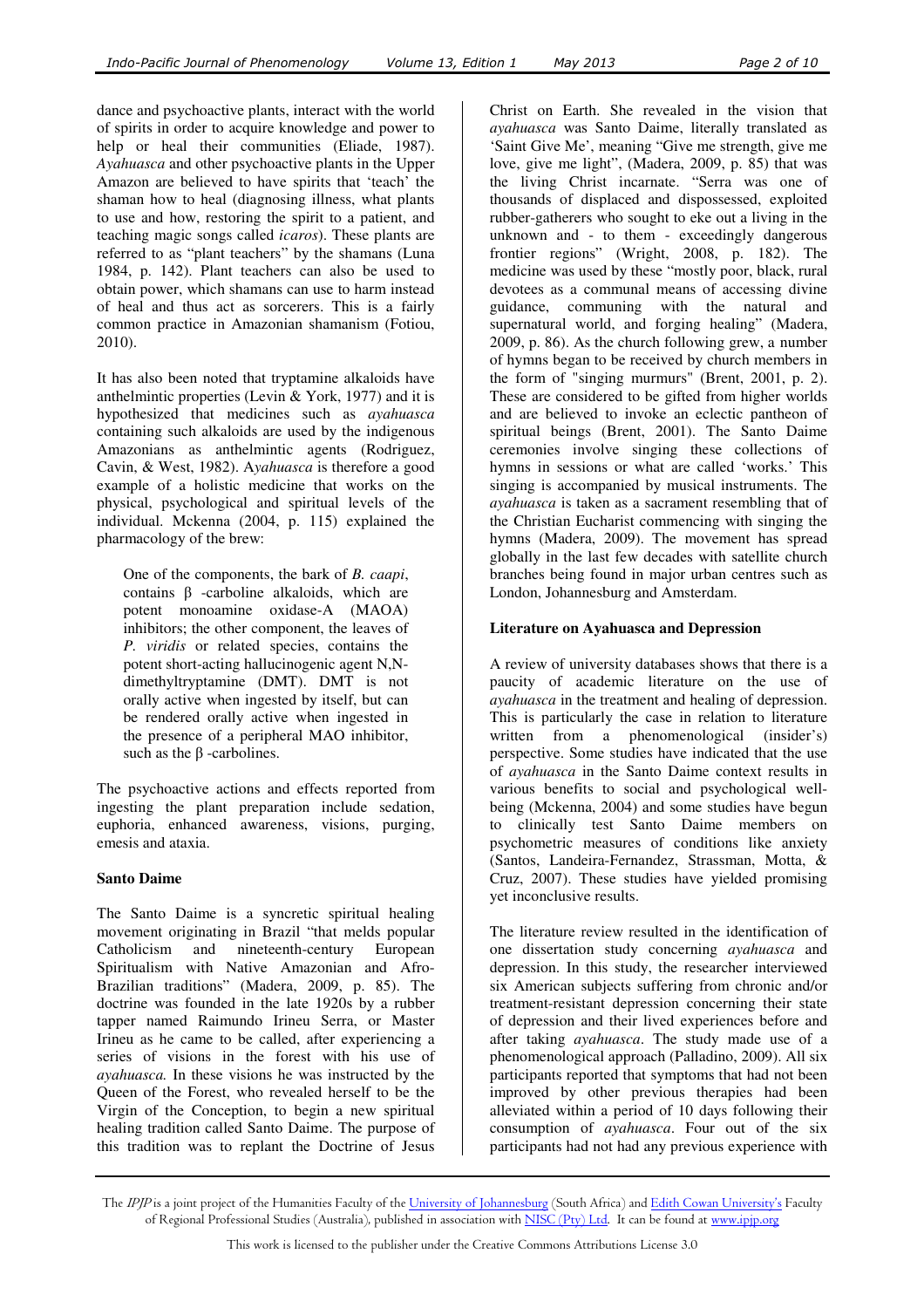*ayahuasca.* Despite the small sample size, this study provides preliminary evidence for the successful treatment of treatment-resistant depression with *ayahuasca*. However, long-term follow up is thus needed to confirm these results. The study concluded that *ayahuasca* has "the potential to take participants into deep aspects of experience, offering access to unconscious material, which is not otherwise easily available. In so doing, participants reported increased insight into factors/conditions that seemed to have formed depressive experiences" (Palladino, 2009, p. 88). In support of these findings, an urban Brazilian six month study demonstrated that Santo Daime subjects had a significant reduction in minor psychiatric symptoms, improvement of mental health, and a positive change in attitude towards more confidence and optimism (Barbosa, Cazorla, Giglio, S. & Strassman, 2009).

Substantiating these human studies, a few animal studies have demonstrated positive findings concerning the antidepressant-like effects of harmine (an *ayahuasca* constituent) (Fortunato et al., 2009; Lima et al., 2006; Osório et al., 2011).

In a study referred to as the *'Hoasca'* project, findings suggested that *ayahuasca* also affects serotonergic function (Callaway, Airaksinen, McKenna, Brito, & Grob, 1994), providing preliminary evidence that *ayahuasca* could have antidepressant actions. The possibility of dangerous interactions between *ayahuasca* and other pharmaceutical drugs, most notably SSRIs (selective serotonin reuptake inhibitors) has been highlighted (Callaway et al., 1999). This should be a serious consideration for those who are on antidepressant drugs and who are contemplating using *ayahuasca*.

However, despite these studies, the literature does not contain a self-reported phenomenological account of *ayahuasca* healing a case of depression. Therefore, this paper aims to share a phenomenological account of a Westerner's personal experience of healing depression with *ayahuasca.* There is a call for this type of experiential insight-based methodology in the field of ethnography (Schroll 2010). This type of research is valuable as it can indicate potential psycho-active actions and therapeutic efficacy of traditional medicines as well as further current understandings of healing consciousness. In this article, I offer insight as to how the medicine may heal depression and reasons why this healing may or may not occur with different individuals.

## **Research Methodology**

The research methodology included: a review of the literature on *ayahuasca* and depression, discussions with Santo Daime members from South Africa on

their experiences or observations of *ayahuasca* healing depression, and a self-reported experience of healing depression using *ayahuasca* in a Santo Daime ritual in Johannesburg, South Africa. This experience was unplanned and unexpected, and was the first Santo Daime ritual I experienced. The experience could thus be described as having involved initiatory outsider participant observation. This circumstance was beneficial as I had no prior expectations as to what was to happen and was able to encounter the ritual for what it was. In this paper I share the process as it happened. I also provide insights concerning the potential healing dynamics involved in the use of *ayahuasca*. I tape recorded the details of my experience the day after my use of *ayahuasca* and used this recording to build notes for this paper.

#### **Personal Background**

For background purposes, I am an ethnobotanist with university training in botany and medical anthropology. I have had a life-long calling for exploring and knowing healing, including the use of medicinal plants, the knowledge of which I gained through self-study of nature, books, making and using my own herbal medicines, as well as participant observation with local healers throughout my life. I am currently apprenticing with a Northern Sotho healer in Johannesburg to learn more about southern African healing and traditional medicine.

Prior to the experience reported in this article I had six previous experiences with *ayahuasca* spanning twelve years and beginning in 1999. I could best describe these experiences as transcendental in nature. In these journeys, I engaged what I felt to be content from my subconscious mind, as well as spiritual phenomena and information that seemed more transpersonal. In retrospect, these experiences were major change catalysts that promoted connection and insight into deeper aspects of my core self and universal forces of energy. These experiences did not radically transform negative beliefs I had in my life at that stage although they initiated and promoted growth and learning in me.

The case of *ayahuasca* healing documented in this article is significant due to the spontaneous healing effect the ingestion of the plant medicine had on my state of depression at the time. I had experienced clinical depression before as an adolescent, and my friends and I recognized the symptoms in this case. I proceeded from feeling chronically anxious, fatigued, confused and despondent to feeling whole, content and vital for weeks and months following the medicine ceremony. This indicates the results of the therapeutic properties of *ayahuasca* for mood and energy related conditions.

The *IPJP* is a joint project of the Humanities Faculty of the <u>University of Johannesburg</u> (South Africa) and <u>Edith Cowan University's</u> Faculty of Regional Professional Studies (Australia), published in association with <u>NISC (Pty) Ltd</u>. It can be found at <u>www.ipjp.org</u>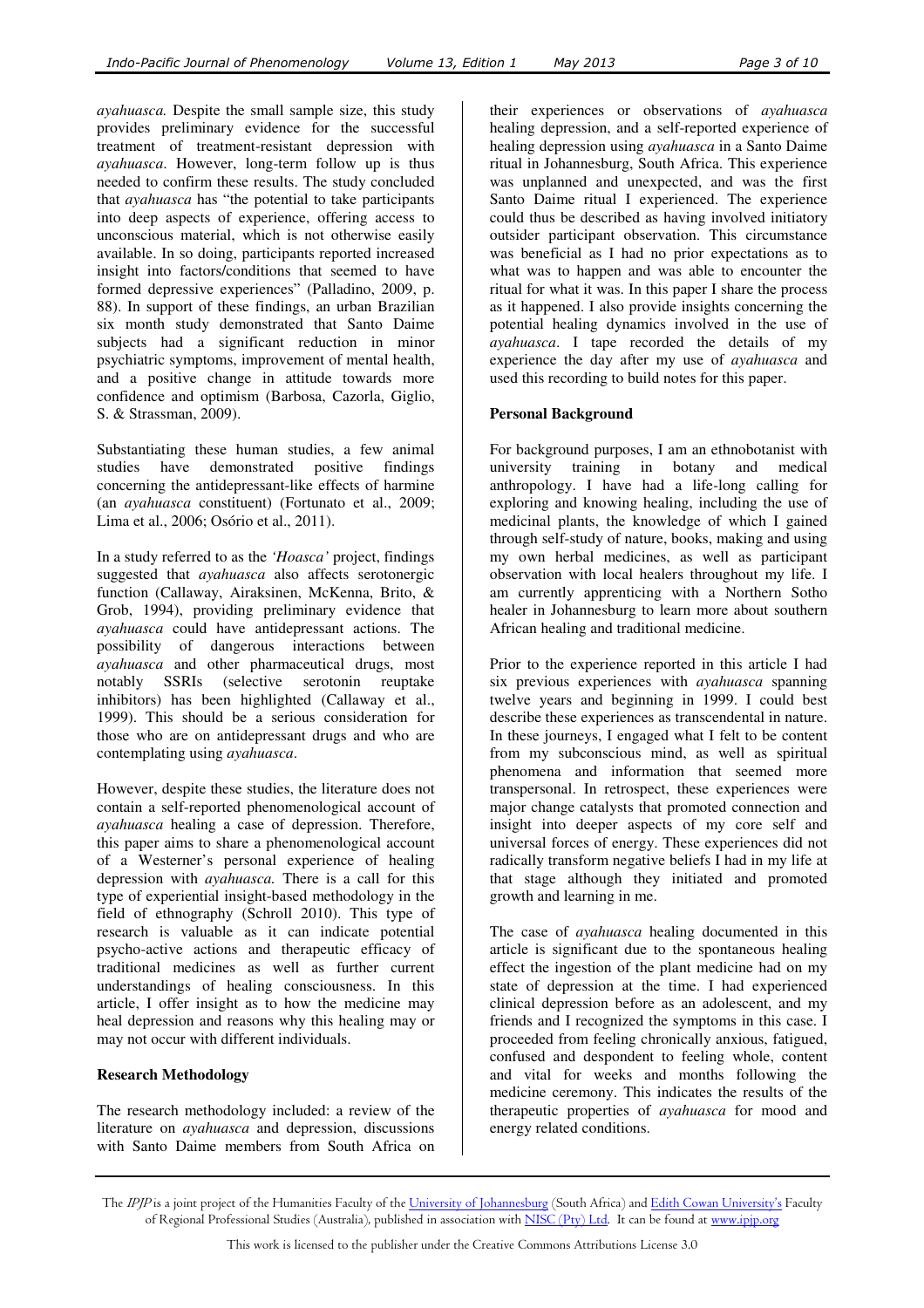# **The healing with** *ayahuasca*

The date was the seventh of October 2011. I had decided to meet with Enio Staub, the Secretary of the Church of the Santo Daime, for discussing potential ethnobotanical research collaboration. I was in a state of depression, feeling hopeless, exhausted and in despair. To elaborate on the cause of this state, I will provide the context of my life-situation at the time.

I was in transition at the time, having just returned from a journey to India. I was temporarily staying at my parents' home, before finding a new home. I had returned fresh with new beginnings to old conditioning. My journey to India to learn and experience Ayurvedic medicine taught me the importance of impressions from the environment on health and wellness. However, I had made the choice before leaving India to return back to my old home with its old and predictable impressions. In retrospect, this was a great learning experience in its own right. After six weeks of being back at my old home, I watched myself reverting to habitual behaviours triggered by past scripts between myself and my parents. Furthermore, I was at a crossroads in my life. I knew I wanted to start a new life away from Johannesburg, my hometown but I was unsure as to what career direction and destination this would entail. I was keeping myself occupied with writing an ethnobotany related paper, though what started as productive work deteriorated and slowed to a trickle. I tried to find peace from the family home by going to the University of Johannesburg to work during the day, but this did not help me.

I also decided to self-medicate with the African psychoactive *ubulawu* plants I was researching at the time (see Sobiecki, 2008, 2012). These plants also assisted me in this difficult time. I experimented at my parents' home using one of four unidentified dried *ubulawu* plant species that I had bought from a traditional healer. I was hoping this *ubulawu* plant medicine would induce dreams for spiritual guidance, for which they are traditionally used, but this was not successful. I realized the importance of 'set and setting' in the psycho-spiritual healing process, because I noticed that my father was disturbed by my spiritual practices. This made me feel very uneasy to use the *ubulawu* medicines inside the house. In an extremely depressed and disturbed state I went to Klipriviersberg Nature Reserve to discard the medicines and return them to nature by placing them in a river in the reserve. While in the reserve I spontaneously sampled a piece of a dried root of another one of the plant species. This caused a great calmness in me and evoked memories that I needed to face. I subsequently used this unidentified plant for approximately two weeks with great effectiveness to help me sleep and relax. After the first evening of

using the plant, I woke with an image of a sun glowing behind my closed eyelids. This image, while peculiar, I experienced as comforting. It made me feel that I had a source of light within me despite how hopeless I felt. This experience reminded me how South American psychoactive plant medicines such as *ayahuasca* are considered 'plant teachers'. I hypothesized that the African psychoactive *ubulawu*  plants could also be considered plant teachers. I am currently investigating this aspect in more detail. However, despite the benefits of using this African psychoactive plant, I still felt emotionally stuck.

Towards the seventh of October I was in a precarious psycho-spiritual place; my relationship with my father was tense, both of us feeling pressures and strains of different kinds and I was battling to decide on a course of action. On the seventh of October I met Enio from the Santo Daime Church at the house of one of the members. After speaking to him, his wife Maria and a colleague about the church, I felt a deep calling to open up and share my situation. I initially talked around the question of whether *ayahuasca* could be used for someone in a spiritual crisis, but I knew the question actually pertained to me. I was rationalizing; entertaining an intellectual rant in order to camouflage my heart's need for healing. Once I decided to be honest and share this information the pretence was over. Maria pointed out that *ayahuasca* would be a good medicine for me and that I needed to "look at my heart". Enio raised some very important points. He suggested that *ayahuasca* connects you to what you need at the time on a physical, mental or spiritual level and that the Santo Daime platform was a way that the plant medicine could introduce itself to Westerners. He also stated that, should I decided to take the medicine, I should trust myself and concern myself only about my own process and not with other people's processes. I learnt that it was an auspicious day; the anniversary of the founding member of the Santo Daime, Master Irineu. That evening there was to be a ceremony in celebration of the occasion. After some light snacks and chatting with Enio, I left to go back home to decide my course of action. Although I had doubts, I also felt a deep sense of trust in the situation, especially when I remembered Enio's words.

This would not be the first time I had taken *ayahuasca*, although it would be the first time I had taken it in a Santo Daime context. I had taken the medicine on a few occasions before over a period of years, once in South Africa and later in the Amazon. All of these previous experiences occurred in what can be called a hybrid shamanic ritual context incorporating self-exploration, shamanic healing methods, and facilitation by a shamanic trained practitioner. These experiences with the plant medicine were great catalysts of positive change and

The IPJP is a joint project of the Humanities Faculty of the University of Johannesburg (South Africa) and Edith Cowan University's Faculty of Regional Professional Studies (Australia), published in association with NISC (Pty) Ltd. It can be found at www.ipjp.org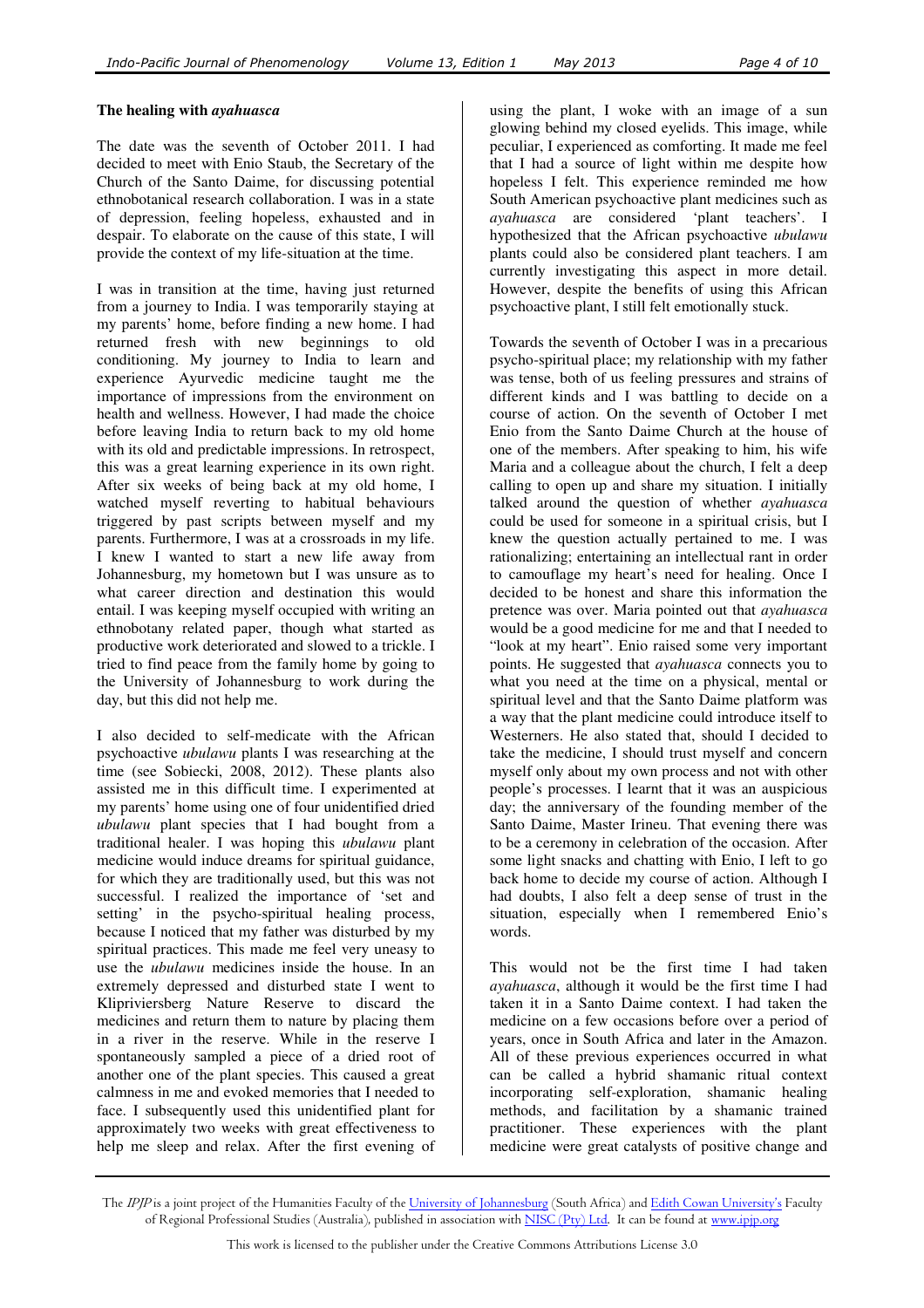growth for me, yet were difficult to integrate into my life and worldview at the time. They occurred over a short time, lasting no more than one week and, in retrospect, I believe that a longer and more continual process of using the medicines with a mentor would have resulted in a more integrative process of healing with longer-lasting results at the time.

Having decided to attend the ceremony, I began preparing myself and finding the recommended white and blue attire. Armed with trust in myself, I returned three hours later to the member's house that would serve as the facilitation space. As more people arrived, the owners of the house were busy organizing the space. In a dining room a long, heavy wooden table was brought in around which wooden chairs were placed. More chairs were placed around the circumference of the room. I helped where I could in organizing the space. About twenty people arrived. I was both nervous and confident. I tried to keep myself focused and centred. The feeling for me was one of a sense of shared purpose and communality, but being a first-timer and not knowing the community I did not have much confidence. However, this was to change after my experience as I made friends in the community.

I was shown to a seat on the circumference of the room, and everyone found their places. Enio and Marcia led the ceremony and they were seated at the front of the table. Some more experienced members held wooden rattles and paper hymn booklets. A number of the members were formally dressed in white suits and the setting had a reserved and respectful atmosphere. Enio carried the medicine in a five-litre plastic bottle. Its dark brownish-red colour evoked in me a deep remembrance; a joy and reverence of one of the most remarkable and unique tastes I had ever experienced. I can only describe it as the life-blood of the earth; distilled essence of earth, water and plant with a biting, sweet-sour wine type of taste. My taste buds recognized something magical about this decoction. It was thick in constituency and with a strong rich taste. When it was my turn, I walked up to the front of the table and took the tall shooter-type glass, prayed and spoke into the medicine to heal and guide me, then drank it and returned to my seat. I tried to prepare myself by having a blanket around my shoulders and was nervous with anticipation. After everyone had drunk the medicine, Enio made a short prayer for blessings, expressed gratitude and then the gathering began to sing the hymns. Although I rarely paid attention to singing these hymns on the occasions I tried, I noted they were about Mary, nature, plants and their relationships. I knew I had to go within myself so I did not concern myself much with other processes around me. I was ready to experience the effects of the plant medicine, but it took approximately another

thirty minutes for changes to occur. Ironically, no sooner had I let go of my expectations, than I found myself in the field of enhanced awareness.

My first noticeable engagement with the medicine was a feeling of wanting to connect my hands to the space and, as I slowly did so, I felt a heart-opening sensation that brought tears to my eyes because I was afraid of being vulnerable, of expressing what I needed to express. When I had raised my hands I felt energetic spiritual hands connecting with my hands. After more time I experienced a vision and a sense of two brown hands wanting to put my arms down and so I reverted to putting my hands down. I have often felt a strong connection to doing healing work with my hands.

The first powerful inner impressions I experienced were images of what appeared to be angelic horses ascending around a central column of energy, in harmony with the music. The visions I experience with *ayahuasca* are often not clear or threedimensional forms, but have a nebulous energy appearance. They are what I would describe as spirit forms. On a few occasions during the ceremony I felt the archetypal struggle between light and dark energies (I believe the latter to be fears, personal conflicts or disturbing emotions) competing for my attention. I remember focusing on the vision of ascending horses intending my consciousness/spirit to join this energy, and not wanting to entertain these lower darker energies. At one point, I felt the lower part of my body being in the roots of this dark energy that I consciously had to extract myself from.

A significant aspect of the journey for me was the occasions on which I left the room with a desire to vomit in order to cleanse myself, which is a typical emetic action of the medicine. On the first occasion I went outside and getting into the garden, the impulse was not strong enough to vomit. Instead, what was available were these dark energies or 'dark materials' and I felt immersing into my shadow of fears. On this and other previous occasions having used *ayahuasca*, with the medicine working in me, it feels as if the mental state of fear becomes tangible, as if negative thoughts and feelings become visible as black, red and purple forms around me with an accompanying audible vibrational sound that oscillates in strength. These forms of energy are symbolic for me of negativity in my life. Thus, I was experiencing the suffering of palpable, yet uncertain fears. A facilitator, G, came outside and gently encouraged me to go back inside. He told me, that "inside was better, going back to the songs was better". This I did.

A second time, later, I felt a need to vomit again and went outside. The same thing happened: I could not vomit and I got caught up in my dark materials and

The IPJP is a joint project of the Humanities Faculty of the University of Johannesburg (South Africa) and Edith Cowan University's Faculty of Regional Professional Studies (Australia), published in association with NISC (Pty) Ltd. It can be found at www.ipjp.org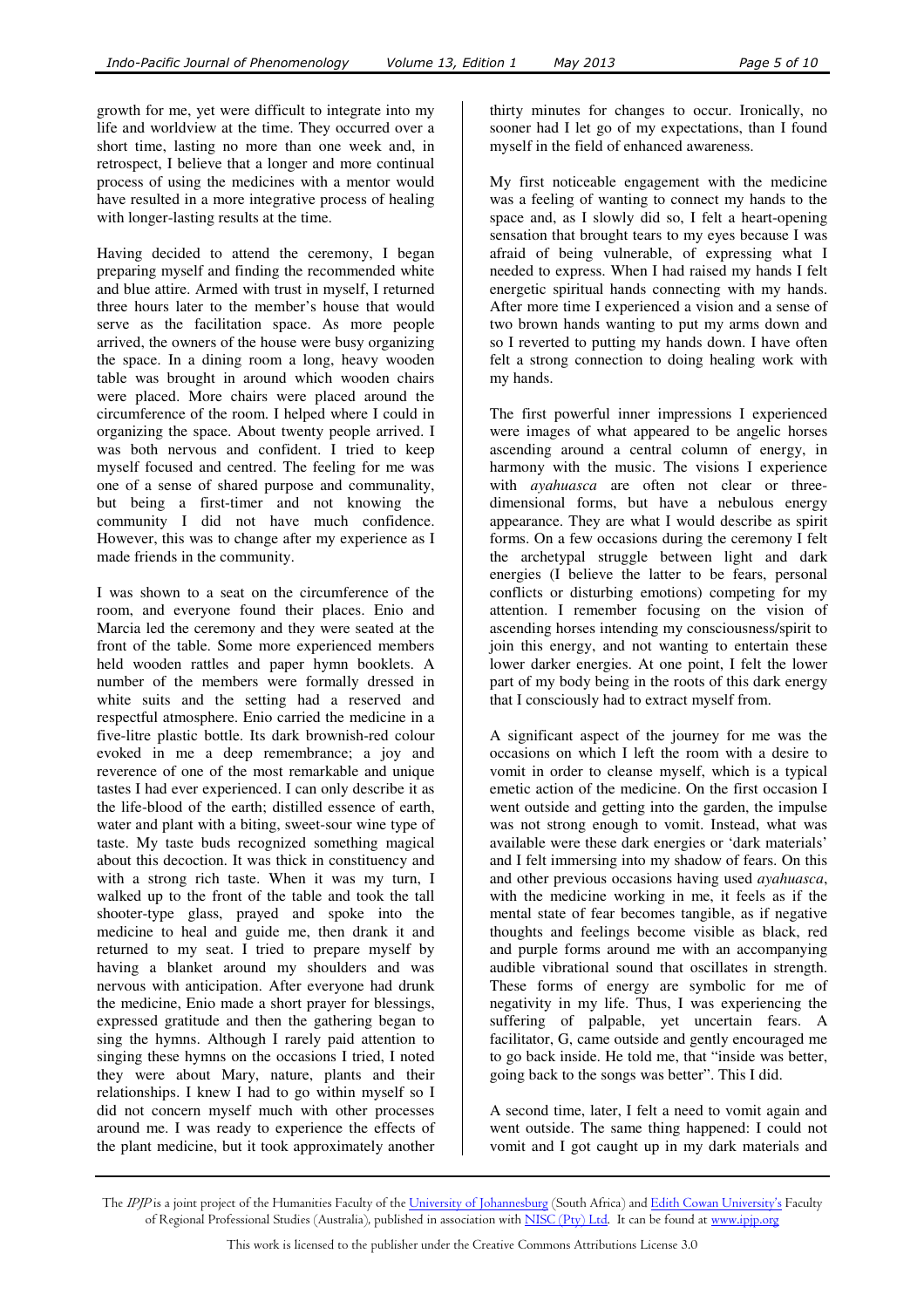felt cold, shivering and struggling with my own suffering. G came outside again and asked if I was ok. I told him that I wanted to die to my old self, but that I could not. He spoke to me in a gentle tone, "It takes time, be easy ... Let go by moving ahead. Get ahead." In retrospect, I realize how important this advice was, that I could either try to get involved in an analytical process and try to work these pains out, or I could just let it go and move ahead. I experienced some paranoia this second time outside, reflecting that all that I was experiencing was bondage to spiritual forces, desires, power and attachments, but in retrospect I believe this had more to do with my own fear of being enslaved by fears and desires than anything external to me, since nothing had tried to enslave or disempower me during or after my experience. This suggests to me that one can get caught up in delusions while experiencing visions, yet one can entertain delusions without visions in everyday waking experience too. Clearly, one must discern what is true or delusional for oneself as it applies to one's life and oneself in any given moment. Going back inside, I listened to the singing and the visions were very strong and visceral. I let my body move spontaneously to the visions. I experienced an interesting vision of a funnel of energy on my head that was clearing out my mind as if deleting old files from a computer. I initially allowed this to happen, but stopped this process after a while when I started thinking and fearing what was happening.

At this time, which was towards the last stage of the ceremony, I felt I could not handle a non-specific intensity of the energy and process, and for a third time felt an even stronger desire to vomit. This time I went to the bathroom and shut myself in there. Sitting on the ground I had an awakening realization that only I could get myself out of these fears, the medicine would not, nor would anyone else. It was then that I decided with a strong conviction to take responsibility for my state. I got up, walked back inside the room and held myself upright. I focused on the music and on positive thoughts of love and compassion, and this was when I felt an energy accumulating and orbiting in my heart space that felt enlivening and joyful. Slowly and joyfully I started dancing to a beautiful song. I then experienced a clarity of thought and knowingness that was profoundly instructive: that I am human and that I need to accept my humanness and that I deserve to share love and allow myself to be loved. These knowings humbled me. I had a sensation of having suns in my eyes that made me feel radiant with healing and new hope. At this point I felt, and literally saw, energy reconfiguring and working on my reproductive system, that I sensed was having an energizing and revitalizing effect on my entire body, and that I continued to feel in the days and weeks to follow. I had a vision of myself as a healer that

conveyed the insight that I could choose to be a healer or not, but that in either case, I must take responsibility for that choice.

Then, quite aptly and suddenly the ceremony ended. The members acknowledged each others' journeys. Slowly but surely people followed their own course of action: some eating dinner, others discussing their experience, while others departed. The members were in very different spaces after their experience. One member was still struggling with an issue that I perceived as being very painful and I observed that some members were trying to console him, while another member seemed aloof and disappointed, keeping to herself, while yet other members were enjoying intimate conversations by the fireside outside. This demonstrated to me how different and unique the experience is for people. I believe that this experience calls for individual integration. After a casual exchange with Enio and others I left for home, feeling slightly tired, yet alert and calm while driving.

The following day I needed very little food and felt powerful, energetic and alive with a healthy libido returning to me after my prior depressed state. On this day I went to Kliprivierberg Nature Reserve and walked in reverence of life, being grateful to the medicine and the renewed life-force and optimism I felt. I also noted that my use of the medicine resulted in my experiencing enhanced mindful awareness, insight, and a sense of wholeness and interconnectivity — far from the popular stigmatized belief that psychoactive substances will cause delusional fantasies and madness. That was not my experience. I felt healed and stronger than I had felt for many months. I had also experienced this freshness of being after my previous *ayahuasca*  ceremonies in Peru.

Before the moment of breakthrough, I question whether I was avoiding my fears by wanting to vomit them out. When I decided to take ownership of my pain and fears, change began. The lesson was not only of owning my pain, but owning who I am. This is a choice I can make or avoid and, either way, I need to take responsibility for my choice.

## **Discussion**

In my experience the ingestion of *ayahuasca* resulted in an immediate process of healing and recovery from a chronic state of depression. I believe this occurred due to the following reasons, and in the following ways:

1) The psychoactive chemicals in the preparation created a powerful mindbody-spirit connection that resulted in what appeared and felt like a profound

The IPJP is a joint project of the Humanities Faculty of the University of Johannesburg (South Africa) and Edith Cowan University's Faculty of Regional Professional Studies (Australia), published in association with NISC (Pty) Ltd. It can be found at www.ipjp.org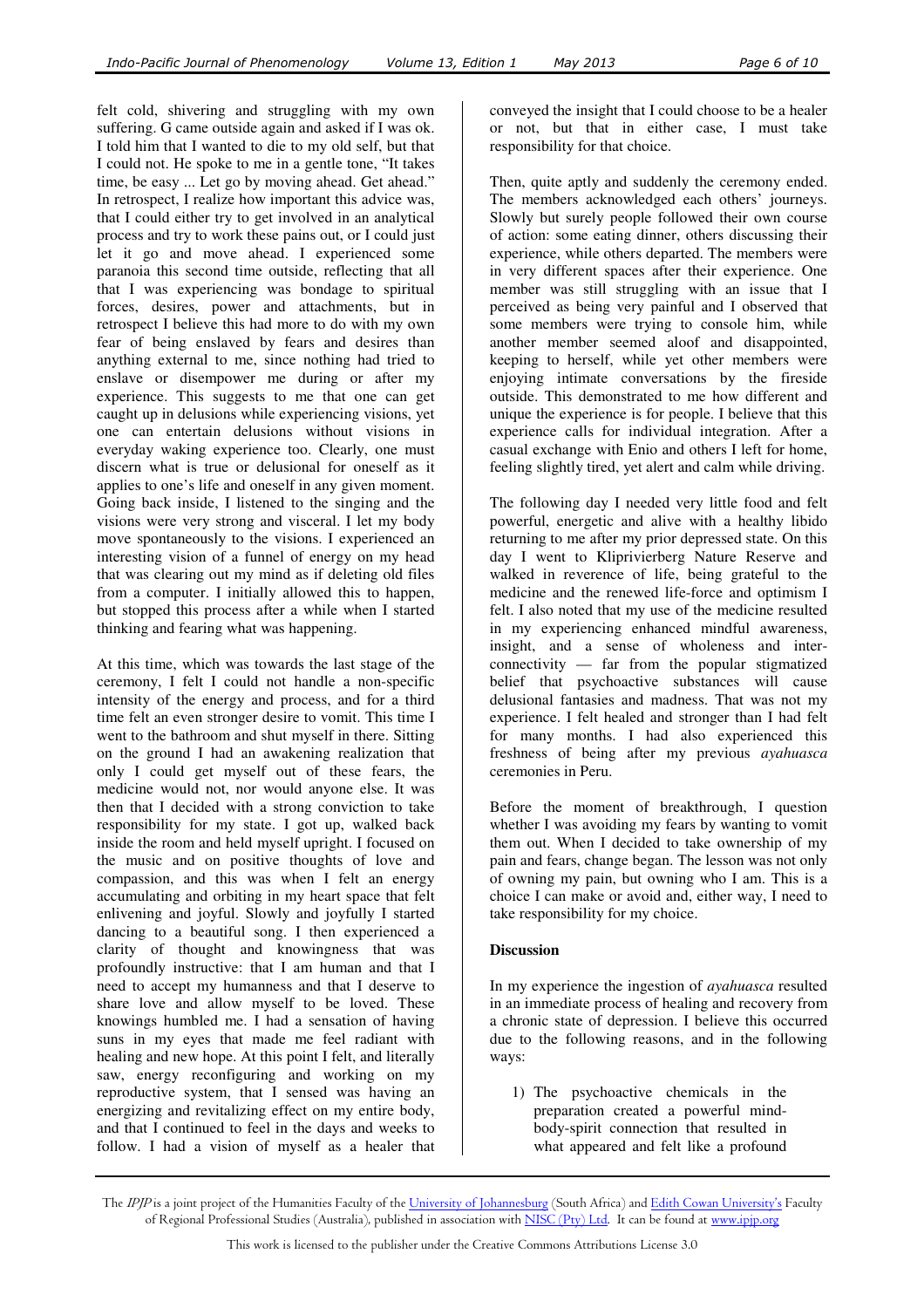reconfiguration of my bio-electrical energy system in my body and which had a powerful anti-depressant action on my mind.

- 2) These healing effects were catalyzed by a strong intention to trust in myself and the medicine and take responsibility for myself.
- 3) The medicine opened me to valuable insight about myself that, if taken to heart, could act as lessons to improve my life.
- 4) The ritual experience connected me with likeminded people who provided me with new hope, meaning and valuable friendships in the months to come. These were important aspects of my healing process.

## *Aspects of* **Ayahuasca** *healing: The mind-body-spirit connection*

In the above ways, I see *ayahuasca* as having facilitated the healing of my depression owing to the inter-relationship between the psychoactive, psychological, spiritual, ritual and social factors involved with its use. Based on my experience I believe that the intent to heal with an open, trusting and respectful attitude encouraged a spontaneous healing experience of a state of depression. In contrast, an untrusting or resistant attitude had led to cessation in the flow of healing in a previous experience. This is interesting from a phenomenological perspective, because the mind-body-spirit connections seem to be intensified with *ayahuasca*; in some way the connections are more latent with possibilities, more able to manifest and translate into reality. This occurs not only on a mind level, as psychedelics were coined for, but also on a physiological level. This phenomenon has been experienced and noted by other researchers such as Weil (Brown, 2011). This phenomenon appears to be characteristic of what I describe as spiritual medicines, medicines that promote enhanced awareness and deeper connection with aspects of oneself, of others and the greater universe, while facilitating the manifestation of one's intentions and beliefs.

A traditional Northern Sotho healer, Ms Maponya, concisely explained the action of South African spiritual medicines by saying that "it [*ubulawu*] will give you what you are." (Sobiecki, 2012, p. 216). Thus, people may experience different phenomena depending on the individual's unique individual constitution (life history, mental and physical disposition, beliefs, attitudes and intents). The medicines will help create an awareness of these aspects and thus will the individual understand him or

herself. Furthermore, according to Ms Maponya, the manifesting of intent using spiritual medicines can also happen on a transpersonal level.

An anonymous Santo Daime member shared with me how *ayahuasca* healed his depression in a different way. He explained:

I came to the Daime about 5 years ago and had been experiencing severe fatigue accompanied by depression. My first 20 ceremonies or so were very physical – I was not able to hold a book or keep up with hymns. I sat in my place and as best I could, tried to keep open and receptive to the currents of healing. I would shake involuntarily for long periods. I also experienced what I can only describe as tears of tiredness as if my whole body was being deeply cleansed. This went on for some time and I definitely felt progress, but in my case, step by sometimes excruciating step. And then at some point, I started to notice that the ceremonies were becoming easier and more enjoyable. There was a lightness of being present without any effort. Although this is not to say that the works are ever without challenge.

He goes on to say: "I have seen most success when the person commits to the process and develops strength to move through the various obstacles or resistances on the way to the root of the issue and finally address the underlying problem which can span spiritual, emotional, mental and physical levels."

In this member's case, the healing of depression took a longer period of working with the medicine. While other Santo Daime members from South Africa confirmed that *ayahuasca* has healed depression in some members, they did not elaborate on the details. It can be argued that everyone is at a different stage of their own psycho-spiritual development, so this would necessitate different outcomes for different people using spiritual medicines. I am uncertain why the sudden transformation occurred for me in this encounter with *ayahuasca,* but I would say it was a result of various factors including the spiritual work I had already done, my previous relationship with the medicine, the psychological state I was in at the time (being depressed) and the beliefs and intents that I brought with me into the ritual.

# *Potential mechanisms of* **Ayahuasca's** *healing depression*

My experience and these other reports of healing depression are substantiated by a small but growing number of scientific studies indicating *ayahuasca's*

The IPJP is a joint project of the Humanities Faculty of the University of Johannesburg (South Africa) and Edith Cowan University's Faculty of Regional Professional Studies (Australia), published in association with NISC (Pty) Ltd. It can be found at www.ipjp.org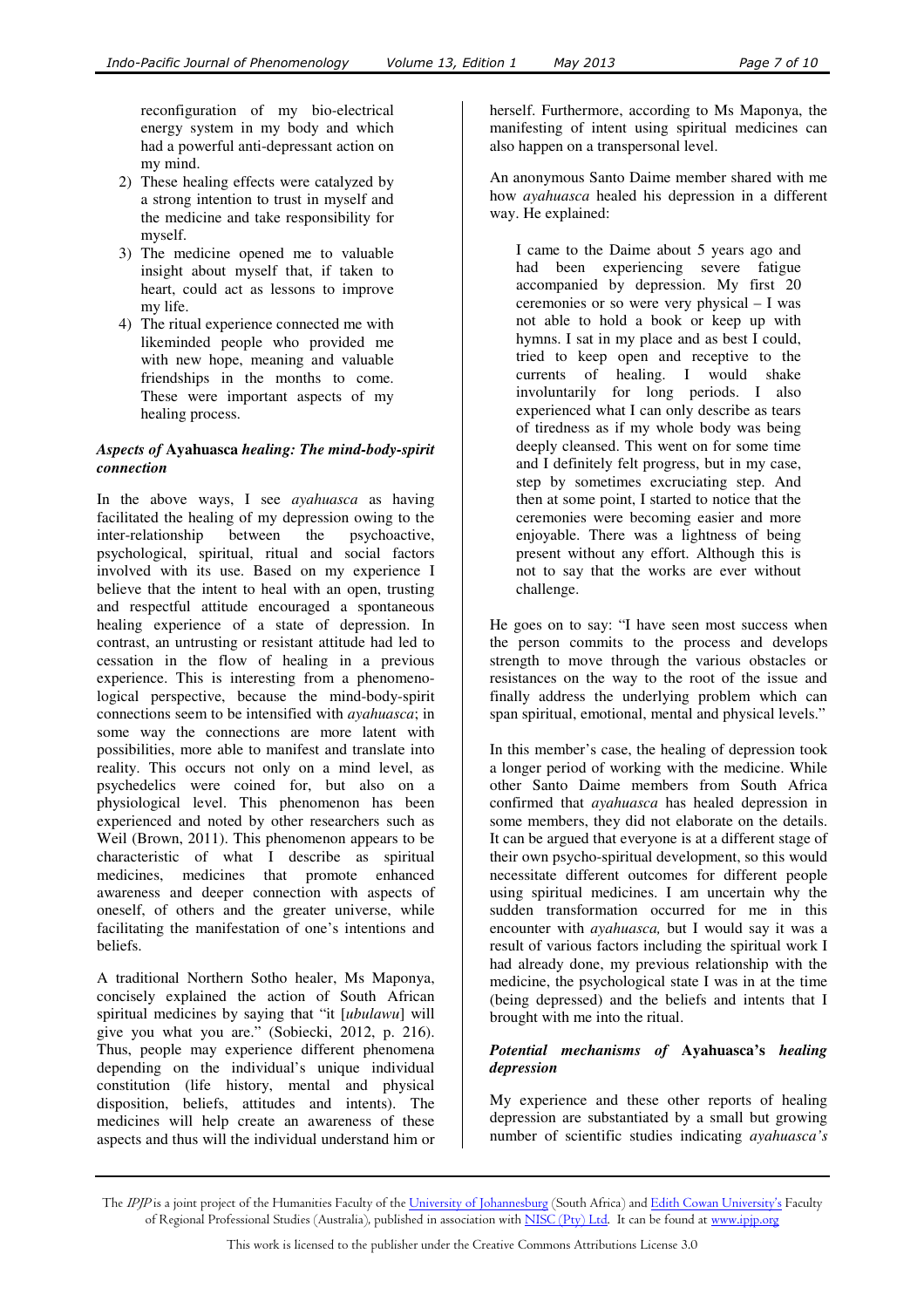positive effect on psychological wellness, including depression. However, the mechanisms of action remain unclear.

In my experience, I partly attribute the reduction of the depression-related anxiety to having gained clarity and insight on some of the psycho-spiritual problems I was facing. In addition, the mind-body-spirit connection produced by the action of the medicine, resulted in enhanced energy, vitality and a feeling of wholeness. The way in which *ayahuasca* heals depression on a physiological and psychological level may be explained by an Ayurvedic (traditional Indian) medicinal understanding of the energetics of healing. In Ayurvedic medicine, psychoactive plants like *ayahuasca* are considered stimulant (*Rajasic*) in nature on the psyche level, and are used occasionally in India by people who are spiritual practitioners with a constitutional inclination towards stagnation and being resistant to change (Dr K. Mahesh, personal communication, April 2011). Such stimulant medicines can be used to shift a person out of a state of depression or inertia that is called *Tamas* in Ayurveda (Frawley, 2000). I believe that this is what occurred to me when I took the medicine.

#### **Conclusions**

In my experience, I would describe *ayahuasca's*  ingestion in this Santo Daime ritual as having created a powerful mind-body-spirit connection that resulted in what appeared and felt like a profound reconfiguration of my bio-electrical energy system in my body and also had a powerful anti-depressant action on my mind. These effects were catalyzed by a strong intention to heal and trust in and take responsibility for myself. Other South African Santo Daime members have reported healing of depression with *ayahuasca,* although in longer and different processes. It appears that the medicine engages the

individual's unique collective self (life-history, physical and mental disposition, beliefs and intents) resulting in different outcomes for different individuals. It can thus be said that each person has a unique relationship and outcome with the plant, supporting the description I give of *ayahuasca* as being a spiritual medicine. That is, a medicine that promotes connection with and insight into deeper aspects of one's core self, others and the greater universe, while facilitating the manifestation of one's intentions and beliefs. Therefore, I would say that *ayahuasca,* as a spiritual medicine, can be used effectively to treat depression-related illness if used with that intention, and with respect, trust and openness. In order for such healing to occur, the correct setting, as well as experienced, trustworthy and well-intentioned facilitators to guide one through the process are also required. Furthermore, from a safety perspective, the use of *ayahuasca* needs to take into account the mental state and personal beliefs of the individual at the time, the purpose of use, and importantly, the essential post-experience integration period that, from my experience, necessitates the support of friends and practitioners from the community.

This encounter with *ayahuasca* provided me with a first-hand experience of learning and healing from the medicine that culminated in an energetic transformation that lifted my state of depression. It also provided lessons about my life and who I am, making real to me the indigenous Amazonian description of the plants as being 'doctors and teachers'.

\_\_\_\_\_\_\_\_\_\_\_\_\_\_\_\_\_\_

#### **Referencing Format**

Sobiecki, J-F. (2013). An account of healing depression using *ayahuasca* plant teacher medicine in a Santo Daime ritual. *Indo-Pacific Journal of Phenomenology, 13*(1), 10 pp. doi: 10.2989/IPJP.2013.13.1.7.1173

#### **About the Author**

Jean-Francois Sobiecki is a research associate, ethnobotanist and health and wellness educator working with the



University of Johannesburg. His main research area is cross-cultural medicinal plant use and healing. His research and publications on South African psychoactive plant use (2002, 2008, 2012) have made valuable contributions to the field of African ethnobotany. He is currently studying the healing dynamics involved with the use of psychoactive and other medicinal plants by traditional healers in South Africa. He is doing this under the training and guidance of a North Sotho traditional healer whom he has known for 14 years. Jean has also used his knowledge of medicinal plants and holistic medicine in developing employee wellness training programs, evaluating a fortified nutritional intervention project with the University of the Witwatersrand, establishing an NGO focusing on food gardens production

The IPJP is a joint project of the Humanities Faculty of the University of Johannesburg (South Africa) and Edith Cowan University's Faculty of Regional Professional Studies (Australia), published in association with NISC (Pty) Ltd. It can be found at www.ipjp.org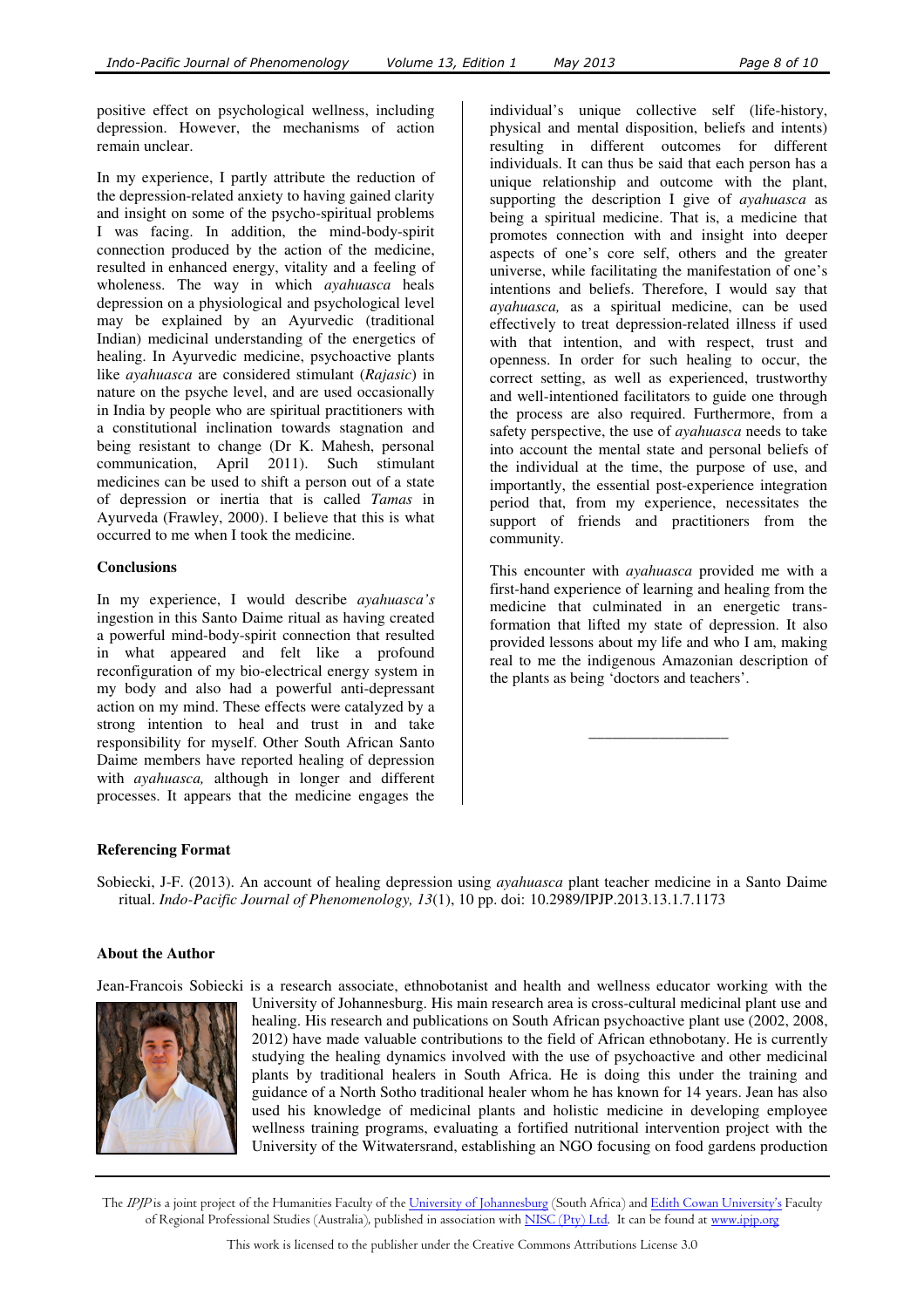and developing educational media on nutrition and primary health care. He is also an avid writer on consciousness, sustainable futures, health and healing for the popular press in South Africa.

E-mail address: phytoalchemist@gmail.com

#### **References**

- Barbosa, P. C. R., Cazorla, R. M., Giglio, J. S., & Strassman, R. (2009). A six-month prospective evaluation of personality traits, psychiatric symptoms and quality of life in ayahuasca-naïve subjects. *Journal of Psychoactive Drugs, 41*(3), 205–212.
- Brent, M. (2001). *Ayahuasca, religion and nature.* Retrieved 17 May 2012, from http://www.santodaime.org/ archives/morgan.htm
- Brown, D. J. (2011). Psychedelics and psychosomatic medicine: An interview with Andrew Weil, M.D. *MAPS Bulletin, 21*(1), 11-12.
- Callaway, J. C., Airaksinen, M. M., McKenna, D. J., Brito, G. S., & Grob, C. S. (1994). Platelet serotonin uptake sites increased in drinkers of ayahuasca. *Psychopharmacology, 116*, 385–387.
- Callaway, J. C., McKenna, D. J., Grob, C. S., Brito, G. S., Raymon, L. P. … Mash, D. C. (1999). Pharmacokinetics of hoasca alkaloids in healthy humans. *Journal of Ethnopharmacology, 65*, 243–256.
- Eliade, M. (1987). *Shamanism: An Overview*. In Eliade, M. (Ed.), *The Encyclopedia of Religion* (pp. 233-242). New York, NY: Macmillan Publishing Company.
- Fortunato, J. J., Gislaine Z. R., Kirsch, T. R., Stringari, R. B., Sterz, L. … Quevedo, J. (2009). Acute Harmine administration induced antidepressive-like effects and increases BDNF levels in the rat hippocampus. *Progress in Neuro-Psychopharmacology and Biological Psychiatry, 33,* 1425–1430.
- Fotiou, E. (2010). Encounters with sorcery: An ethnographer's account. *Anthropology and Humanism*, *35*(2), 192– 203.
- Frawley, D. (2000). *Ayurveda and the Mind.* Delhi, India: Motilal Banarsidass Publishers.
- Levin, D. A., & York, B. M. (1977). The toxicity of plant alkaloids: An ecogeographic perspective. *Biochem. System and Ecology*, *6*, 61-76.
- Lima, L. M., Ferreira, M. S., Ávila, A. A., Perazzo, F. P., Schneedorf, J. M., & Carvalho, J. C. T. (2006). Ayahuasca central nervous system effects: Behavioral study. *Arztezeitschrift fur Naturheilverfahren, 47*(7), 376–480.
- Luna, L. E. (1984). The concept of plants as teachers among four mestizo shamans of Iquitos, North Eastern Peru. *Journal of Ethnopharmacology, 11*, 135–56.
- Madera, L. M. (2009). Visions of Christ in the Amazon: The gospel according to ayahuasca and Santo Daime. *Journal for the Study of Religion, Nature and Culture, 3*(1), 66-98.
- Mckenna, D. J. (2004). Clinical investigations of the therapeutic potential of ayahuasca: Rationale and regulatory challenges. *Pharmacology & Therapeutics, 102*, 111–129.
- Osório, F. D. L., De Macedo, L. R. H., De Sousa, J. P. M., Pinto, J. P., Quevedo, J., Crippa, J. A., & Hallak, J. E. C. (2011). The therapeutic potential of harmine and ayahuasca in depression: Evidence from exploratory animal and human studies. In R. G. dos Santos (Ed.), *The ethnopharmacology of ayahuasca.* Kerala, India: Transworld Research Network.
- Palladino, L. (2009). *Vine of the soul: A phenomenological study of ayahuasca and its effect on depression.* Unpublished doctoral thesis, Pacifica Graduate Institute. Retrieved from www.neip.info/html/ objects/\_downloadblob.php?cod\_blob=996

The IPJP is a joint project of the Humanities Faculty of the University of Johannesburg (South Africa) and Edith Cowan University's Faculty of Regional Professional Studies (Australia), published in association with NISC (Pty) Ltd. It can be found at www.ipjp.org